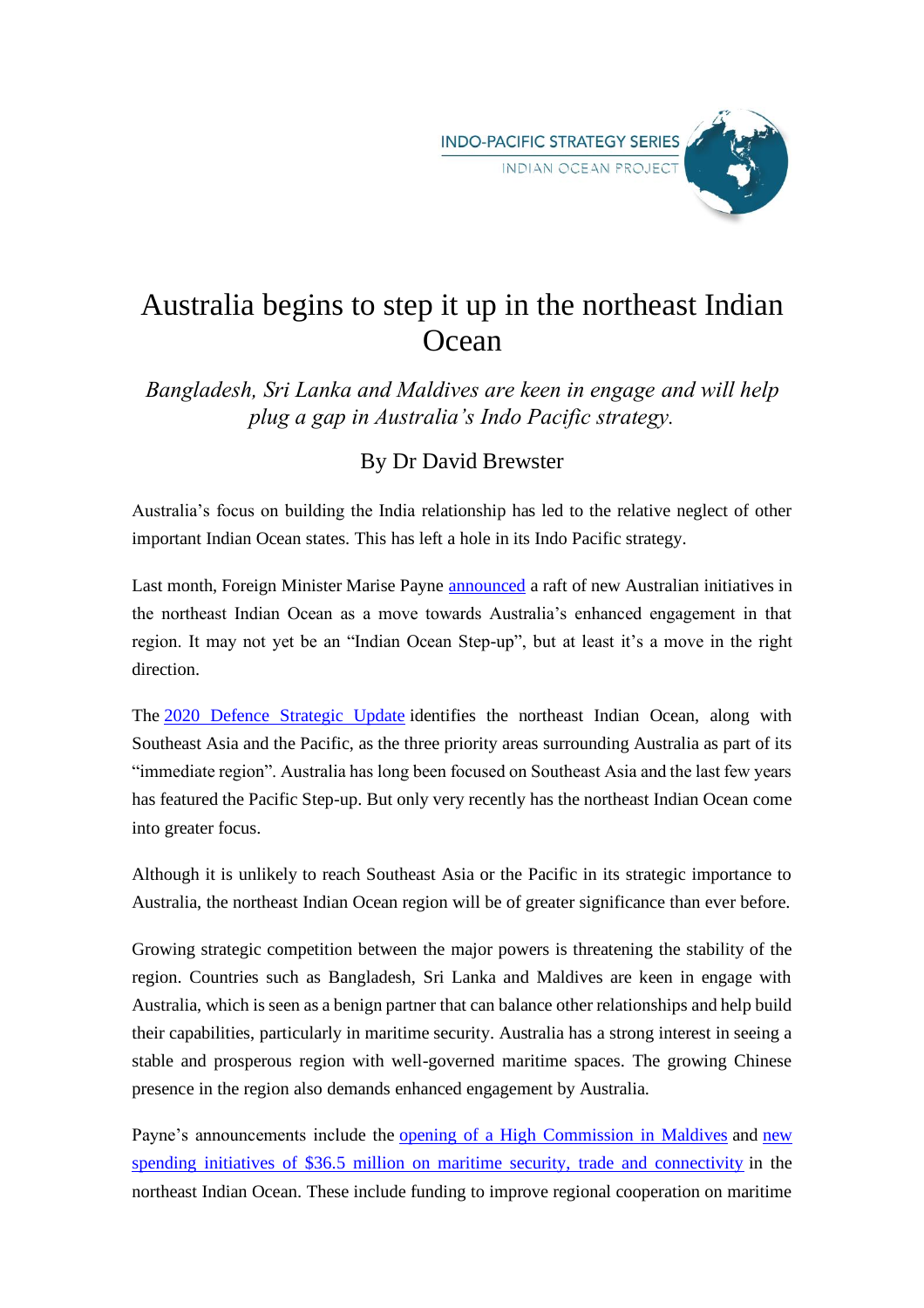shipping, disaster resilience and information sharing. The recent [MV X-Press Pearl shipping](https://www.bbc.com/news/world-asia-57395693)  [disaster](https://www.bbc.com/news/world-asia-57395693) off Colombo was an important reminder of the vulnerability of the region to shipping accidents and the need [for enhanced regional cooperation in environmental security.](https://www.lowyinstitute.org/the-interpreter/tackling-environmental-security-threats-indian-ocean)

Other initiatives focus on enhanced business engagement, including funding for:

- opportunities in the digital sector in Bangladesh, including in government and financial services
- promoting investment in infrastructure, likely through the creation of a Bay of Bengal equivalent of the Australia-India Infrastructure Forum to promote 2-way infrastructure investment
- improving access to Indian and Bangladesh markets for Australian mining equipment, technology and services (METS) providers (long a sore point for Australian companies doing business in India)
- building LNG supply chain relationships between Australia, India and Bangladesh. This will be modelled on Australia's successful (some might even say too successful) experience in actively developing the LNG supply chain with China over the last two decades. These two markets will likely to have considerable significance for Australia's LNG industry.

Australia has long had a good working relationship with Sri Lanka, particularly in border management and transnational crime. While enforcement measures by Sri Lankan authorities and Australian publicity campaigns have largely put a stop to people smuggling from Sri Lanka, border management and maritime surveillance remains a key focus of the relationship.

In 2021, Australia gave about [4200 Vessel Monitoring System \(VMS\) units,](https://www.themorning.lk/australian-government-to-send-4200-vms-units-to-sri-lanka-in-2021/) a radio tracking system, to help Sri Lanka to keep track of its fishing fleet. [Five drones](https://australianaviation.com.au/2021/04/australia-gifts-sri-lanka-drones-to-spot-people-smuggling/) were also donated to the Sri Lankan police to improve their surveillance capabilities. Australia also recently sponsored the "Zero Chance" competition, for Sri Lankan film makers to produce short films with an ["anti-people smuggling message"](https://www.abc.net.au/news/2022-02-14/federal-government-holds-movie-competition-in-sri-lanka/13753574).

Australia also provided US\$5 million to help to establish a Sri Lankan Border Risk [Assessment Centre](https://ceylontoday.lk/news/border-risk-assessment-centre-opened-in-colombo) (BRAC). This is part of a new strategy that helps the 11 Sri Lankan agencies with responsibilities for border management to share intelligence, systems, resources, and real-time data to detect and respond to unlawful activity. The establishment of the BRAC is also an opportunity to demonstrate Australia's expertise in border management.

Bangladesh, with a population of more than 160 million people and a [booming economy](https://www.worldbank.org/en/country/bangladesh/overview#1) has become a regional heavy-weight and will be a major source of economic opportunities for Australia. In September 2021 Australia and Bangladesh signed a Trade and Investment